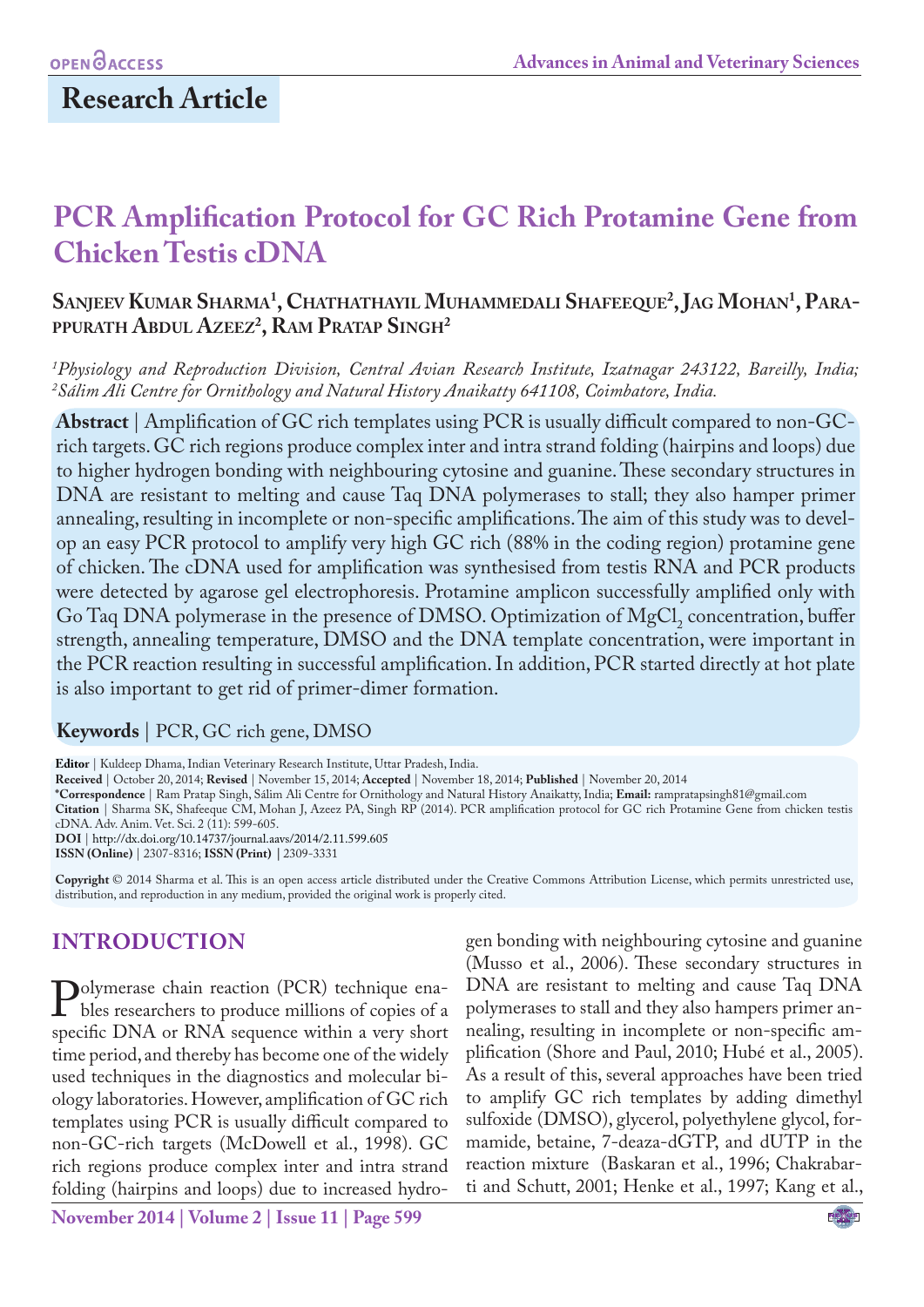2005; Musso et al., 2006; Mutter and Boynton, 1995; Pomp and Medrano, 1991; Sidhu et al., 1996; Sun et al., 1993; Turner and Jenkins, 1995; Weissensteiner and Lanchbury, 1996). These additives either alone or in combination with others resolve the complex secondary structure formation at GC-rich regions (Henke et al., 1997; Musso et al., 2006; Ralser et al., 2006), or they enhanced the amplification possibilities of GC-rich templates. It was also shown that template denaturation with NaOH, hot start PCR, step-down PCR, and primer modification can improve PCR amplification of highly GC-rich regions of DNA (Agarwal and Perl, 1993; Sahdev et al., 2007). These efforts to amplify GC-rich regions are found useful in some but not in all the cases (Mamedov et al., 2008) and highlight the need to standardize GC-rich gene specific protocol to overcome the problem.

Protamine (PRM) is one of the genes having very high GC content (88% in the coding region) in chicken (Oliva and Dixon, 1989). The chicken PRM gene is intron less (Oliva and Dixon, 1989), strikingly similar to mammalian protamines (Nakano et al., 1976). Most recently, PRM transcripts in sperm has emerged as fertility/infertility biomarkers (Miller, 2011; Shafeeque et al., 2014a). However, their role in avian sperm is not studied in detail (Shafeeque et al., 2014b), most probably because of difficulties in amplifying avian protamine gene due to its high GC content. Therefore, the aim of this study was to develop an easy PCR protocol to amplify the GC rich PRM.

# **MATERIALS AND METHODS**

The protocols involving the care and use of animals for these experiments were in accordance with the rules of the 'Animal Ethics Monitoring Committee of the Central Avian Research Institute'.

#### **Experimental Birds**

In the current study, adult male (35 weeks old) broiler breeders (IC 3) from the same hatch were used. The birds were housed in individual cages and were maintained under uniform standard management conditions with 14 h light: 10 h dark.

### **Sample Collection**

Four birds were sacrificed and a small piece (approx 1cm long) of testes from each bird was collected aseptically and washed in chilled RNase free PBS. Special care was taken to remove blood from the samples. Each collected sample was divided into 2 parts: the first part was used immediately for RNA isolation while the second part was immersed in RNAlater and stored at –4°C.

#### **RNA Isolation and Reverse Transcription**

Total RNA from individual sample was extracted by RNAzol® RT (Molecular Research Centre, Inc., Cincinnati, USA) according to the manufacturer's instructions. Approximately 25mg tissue samples were used for RNA isolation. An optional phase separation step by using 4-bromoanisole was performed during total RNA isolation to eliminate gDNA contamination. The concentrations and purities of isolated RNA samples were determined spectrophotometrically at A260 and A280nm. For all samples, the RNA 260/280nm absorbance ratio was ≥2.0, and concentration was approx  $4500$ ng/ $\mu$ l. Further, all the RNA samples were used for PCR with β-actin primer to check DNA contamination. DNA free total RNA samples (1µg) were reverse transcribed using the RevertAid First Strand cDNA Synthesis Kit (MBI Fermentas, Hanover, MD, USA) according to the manufacturer's instructions. The resultant cDNA was stored frozen at –20°C until used.

### **Protamine Amplification by PCR**

Exonic region of PRM gene (187 bp) was amplified using a pair of gene specific primer (F: 5′-CGCAG-CAGGACCCGCAGCCG-3′ and R: 5′-CGG-CGGCGGCGGCTCAGTAG-3′) with available three different Taq DNA Polymerases (Go Taq from Promega, USA; Taq DNA polymerase from Geneaid, Taiwan; and hot start Taq DNA polymerase from Fermentas, Canada). The polymerase chain reaction (PCR) was carried out in a total volume of  $25 \mu l$  containing 4µl of 10 times diluted first strand of cDNA, 1X PCR buffer (Geneaid, Taiwan),  $1.5 \text{mM}$  MgCl<sub>2</sub> (2.0 mM for Geneaid Taq), 2.5 mM of dNTPs, 5 pM of each primer and 0.625 unit of Taq DNA polymerase for Go Taq and Hot Start Taq (one unit for Geneaid Taq) in presence and absence of 8% DMSO. Gradient PCR methodology was used to ascertain the optimum annealing temperature of protamine primer pair for successful amplification of PRM gene. After the initial denaturation at  $96^{\circ}$ C for 5 min, the PCR profile consisted of a denaturation step at  $97^{\circ}$ C for 20sec, an annealing step from 60.6 to  $67.5^{\circ}$ C for 30sec with and an elongation step at  $74^{\circ}$ C for 20sec

NE<sup>X</sup>US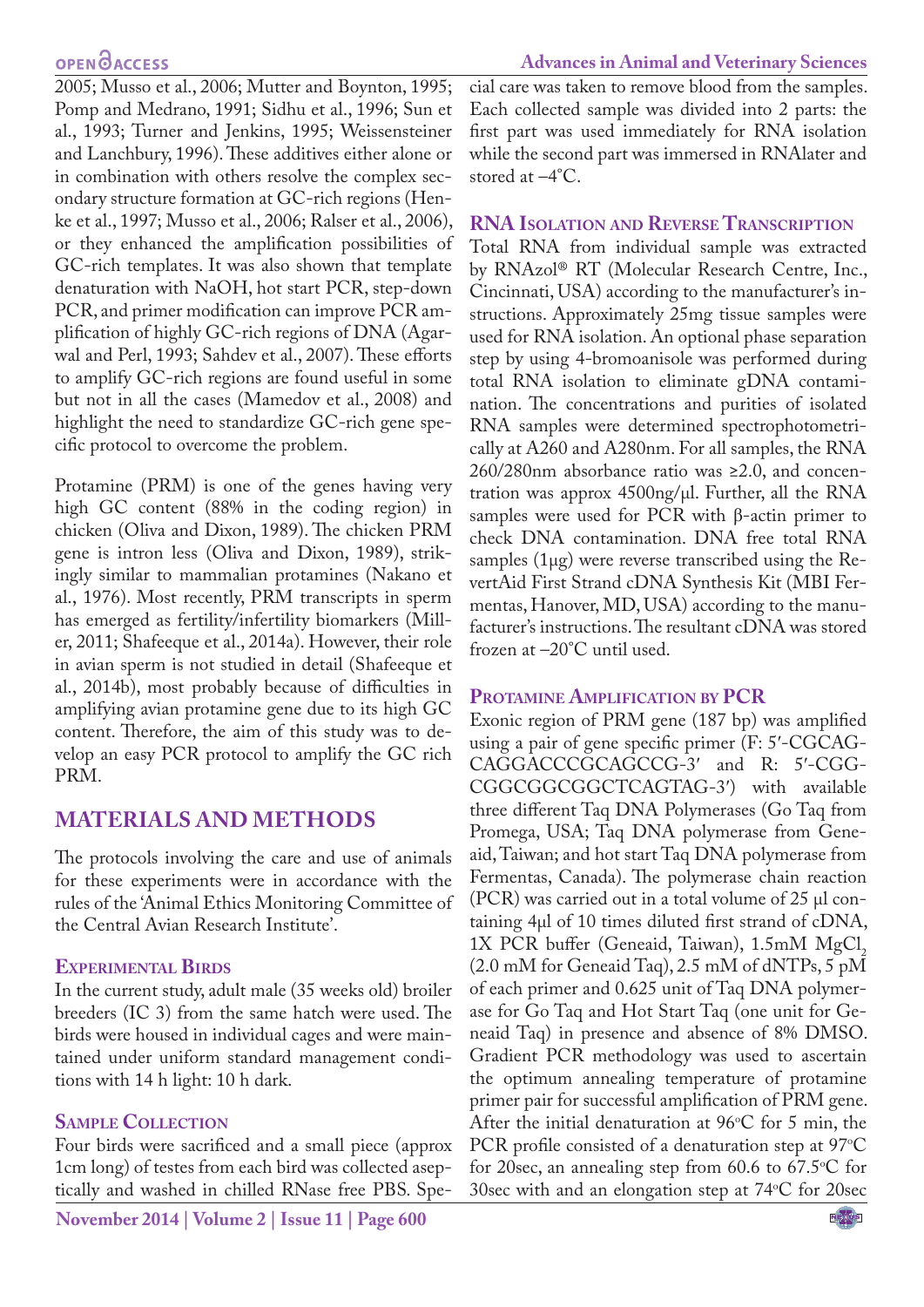

**Figure 1:** Amplification of PRM with Go Taq (1.1), Hot start Taq (1.2) and gene aid (1.3) (L=100 bp DNA Ladder, A=With DMSO, B= Without DMSO).

in total for of 34 cycles, followed by a final extension of 5min at 74o C. The PCR product was run on 1.5 % agarose gel including EtBr in 1X TAE buffer. The gel was visualized under UV light and was photographed using automated gel documentation system. The concentration of buffer,  $MgCl<sub>2</sub>$ , DMSO, template and hot / normal start were optimised for the Go Taq DNA Polymerase.

#### **RESULTS**

We have amplified PRM amplicon successfully at

all the given temperatures (60.6-67.5) using 1.5mM  $MgCl<sub>2</sub>$  and Go Taq DNA polymerase only in presence of 8% DMSO (Figure 1.1). However, it could not be amplified productively at any given temperature by using hot-start Taq DNA Polymerase from Fermentas (Figure 1.2) or Taq from Geneaid (Figure 1.3) in presence /absence of DMSO. To find out optimal buffer concentration, separate PCR reactions were setup with addition of 1X, 0.8X, 0.6X, 0.4X, 0.2X buffer and without buffer. Results indicated that 0.8X buffer (Figure 2) concentration was optimum for good amplification. Further, concentration of  $MgCl$ ,

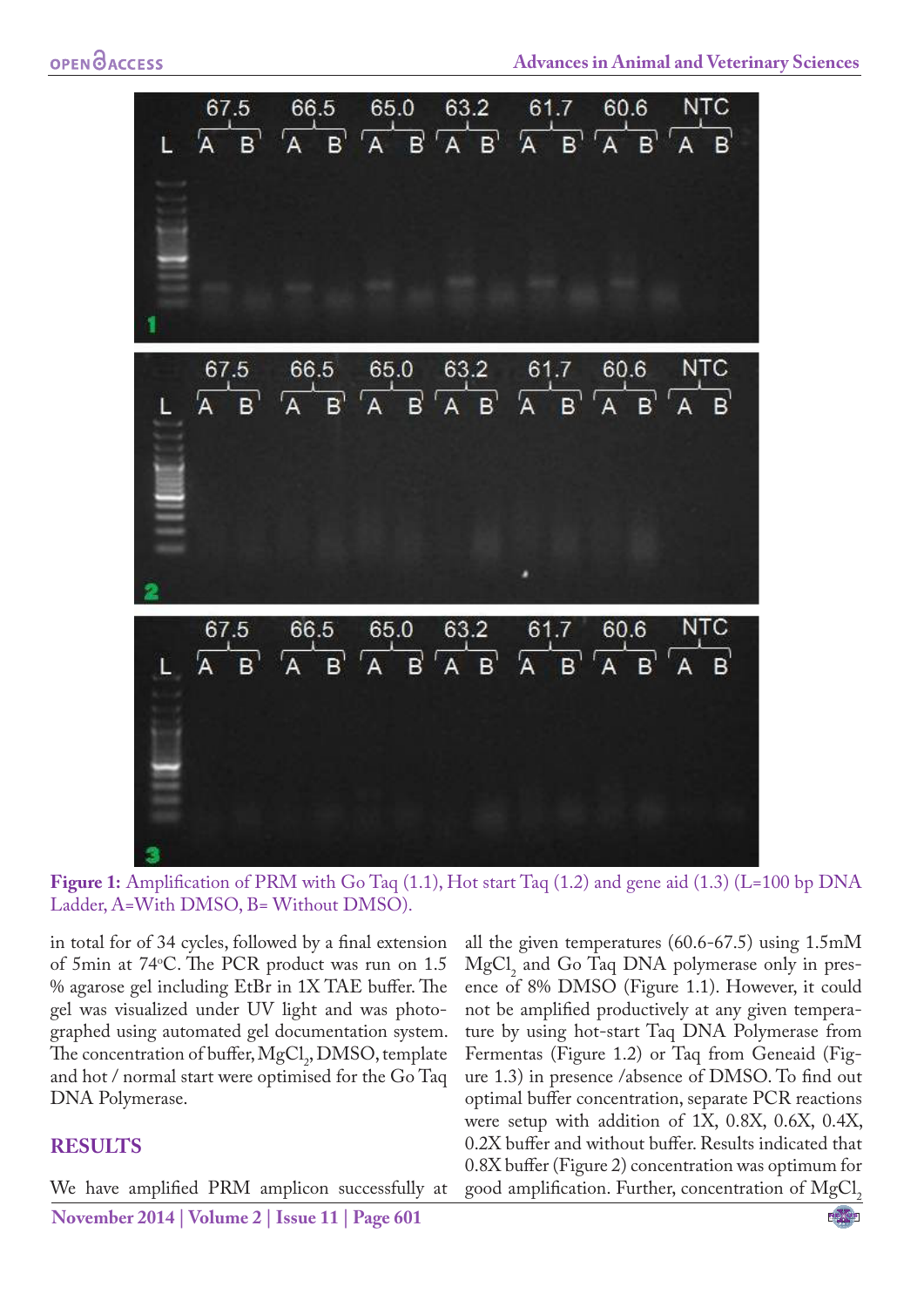was optimized in separate PCR reactions with addition of 1.0mM, 1.4mM, 1.8mM, 2.2mM, 2.6mM and 3.0mM  $MgCl<sub>2</sub>$ . Good amplification was achieved at 1.4mM  $MgCl<sub>2</sub>$  (Figure 3). Additionally DMSO concentration was optimized at optimum buffer and  $MgCl<sub>2</sub>$  concentration in a separate PCR reaction with addition of 4.0%, 6%, 8%, 10%, 12% and 14% DMSO. Final concentration of 10% DMSO was the only one to provide the desired amplicon yield without nonspecific amplification (Figure 4). Furthermore, concentration of template (1-6µl of 10 time's diluted cDNA) was also optimized in a new PCR reaction with optimum concentrations of buffer,  $MgCl<sub>2</sub>$  and DMSO. The optimum template concentration was 5µl (Figure 5) to obtain best PCR efficiency. Finally, effect of hot start and normal start PCR was observed by two separate reactions, one kept at cold PCR block while running the PCR and another kept directly at Hot (96°C) block while running the PCR. Results indicated that product amplified using Hotplate has very less primer dimer (Figure 6).



**Figure 2:** Amplification of PRM with Go Taq using different buffer concentrations (L= 100 bp DNA Ladder)

# **DISCUSSION**

Determining the most suitable direct PCR DNA polymerase for detecting a high GC rich target is time-consuming and costly. However, our data highlight the importance of comparing the performance of three DNA polymerases prior to establishing PCR conditions. The results indicated that among the commercially available polymerases we tested; only Go Taq DNA polymerase has the potential for the amplification of more than 80 percentage GC rich region. We optimised different PCR conditions for Go Taq DNA polymerase, which are as follows.

To optimize the PCR thermal cycling conditions, one

**November 2014 | Volume 2 | Issue 11 | Page 602**



**Figure 3:** Amplification of PRM with Go Taq using different  $MgCl<sub>2</sub>$  concentrations (L= 100 bp DNA Ladder)

| L | 4% | 6% | 8% 10% 12% 14% |  | $0\%$ |
|---|----|----|----------------|--|-------|
|   |    |    |                |  |       |
|   |    |    |                |  |       |
|   |    |    |                |  |       |
|   |    |    |                |  |       |
|   |    |    |                |  |       |

**Figure 4:** Amplification of PRM with Go Taq using different DMSO concentrations (L= 100 bp DNA Ladder)



**Figure 5:** Amplification of PRM with Go Taq using different template concentrations (L= 100 bp DNA Ladder)



**Figure 6:** Amplification of PRM with Go Taq using Hot start and normal block (L= 100 bp DNA Ladder)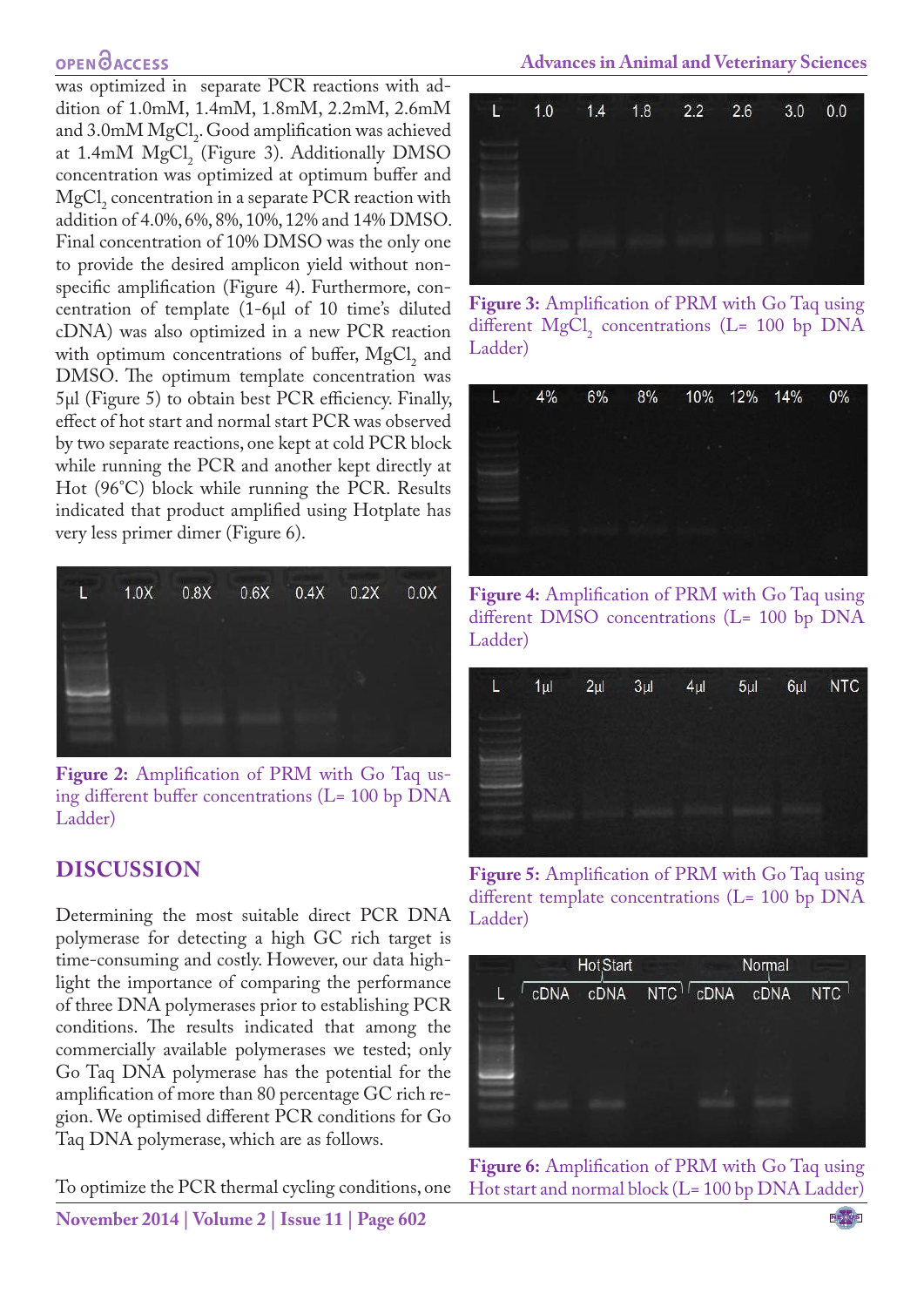has to determine the optimal temperature and length of each of the program segments, as well as the number of cycles. Of those, the most important parameter seems to be the temperature of primer annealing, as even the smallest deviation of 1°C or 2°C could make a significant difference between specific and nonspecific amplification (Roux, 2009; Lo and Chan, 2006). The optimal primer annealing temperature for a particular PCR amplification depends on the base composition, nucleotide sequence, length and concentration of the primers (Saiki, 1989). A typical primer annealing temperature is 5°C below the calculated Tm of the primers. Increasing the annealing temperature enhances discrimination against incorrectly annealed primers and reduces mis-extension of incorrect nucleotides at the 3′ end of primers. Therefore, a higher annealing temperature increases amplification specificity. In general, the annealing temperatures usually range between 55°C and 72°C. However, since the G–C pair is bound by three hydrogen bonds, while A–T pairs is bound by only two, high GC content corresponds to higher melting temperature and requires higher temperature for primer annealing (Kramer and Coen 2001; Mamedov et al., 2008). In the present study, the annealing temperature was determined to 67.5°C in presence of DMSO. Gradient PCR reaction showed that the optimal annealing temperature for our PCR reaction was between 60.6°C to 67.5°C.

We optimised the strength of the PCR buffer supplied with the Taq DNA polymerase and found that 0.8 buffer strength was good for best amplification of PRM amplicon instead of the recommended buffer strength. Reason behind this may be that the melting temperature of DNA increases with higher ionic strength.

In the present study, the  $MgCl<sub>2</sub>$  concentration tested was within the range of 1.0 to 3.0mM, and the optimum observed was  $1.4 \text{mM}$ . Yet, up to  $2.2 \text{mM}$  MgCl<sub>2</sub> also resulted in satisfactory amplification, which gave best results when performed on PCR products obtained with  $1.4 \text{mM}$  MgCl<sub>2</sub> concentration. The observed range of acceptable molarities was broad most probably due to the presence of enhancer DMSO, known to improve the success of PCR reaction even at different  $MgCl<sub>2</sub>$  concentrations (Kramer and Coen, 2001).

**November 2014 | Volume 2 | Issue 11 | Page 603** Addition of DMSO to the reaction mixture turned out to be essential for successful amplification, and

none of the previously described optimization strategies could have been implemented without its presence. Optimal concentration of 10% was determined after testing three different options, which was within the recommended range of 1–10% (Grunenwald, 2003; Kolmodin and Birch, 2002).

The quality and concentration of DNA templates can directly affect the outcome of PCR amplifications. To achieve satisfactory amplification, certain baseline conditions may be used as a starting point for optimizing PCR amplification. For a typical PCR, 104 to 107 molecules/100 to 500ng of template DNA is recommended. There are several methods for purifying DNA for PCR amplification, including commercially available kits, as well as standard methods (Sambrook et al., 1989). Analysis by pulsed-field agarose gel electrophoresis is typically recommended for template DNA used in long PCR to assure its purity and integrity.

In the present study, all PCR components was mixed at a lower temperature on ice and then PCR block was heated to 96°C; PCR reaction tubes transferred directly to hot block from ice. Adopting this procedure we observed a significant decline in primer dimer formation in comparison to PCR run as usual.

#### **CONCLUSION**

PRM amplicon successfully amplified only with Go Taq DNA polymerase in presence of DMSO. The optimization of the PCR conditions included determination of optimal  $MgCl<sub>2</sub>$  concentration, buffer strength and annealing temperature, in presence of 10% DMSO and the DNA template of acceptable concentration, resulted in successful amplification. In addition, PCR started directly at hot plate is also important to get rid of primer-dimer formation.

### **ACKNOWLEDGEMENT**

The authors gratefully acknowledge the Science and Engineering Research Board (SERB), Department of Science and Technology, Government of India for supporting this research program (SERB/FT/LS– 147/2011).

#### **REFERENCES**

• Agarwal RK, Perl A (1993). PCR amplification of

NE**XUS** 

#### **Advances in Animal and Veterinary Sciences**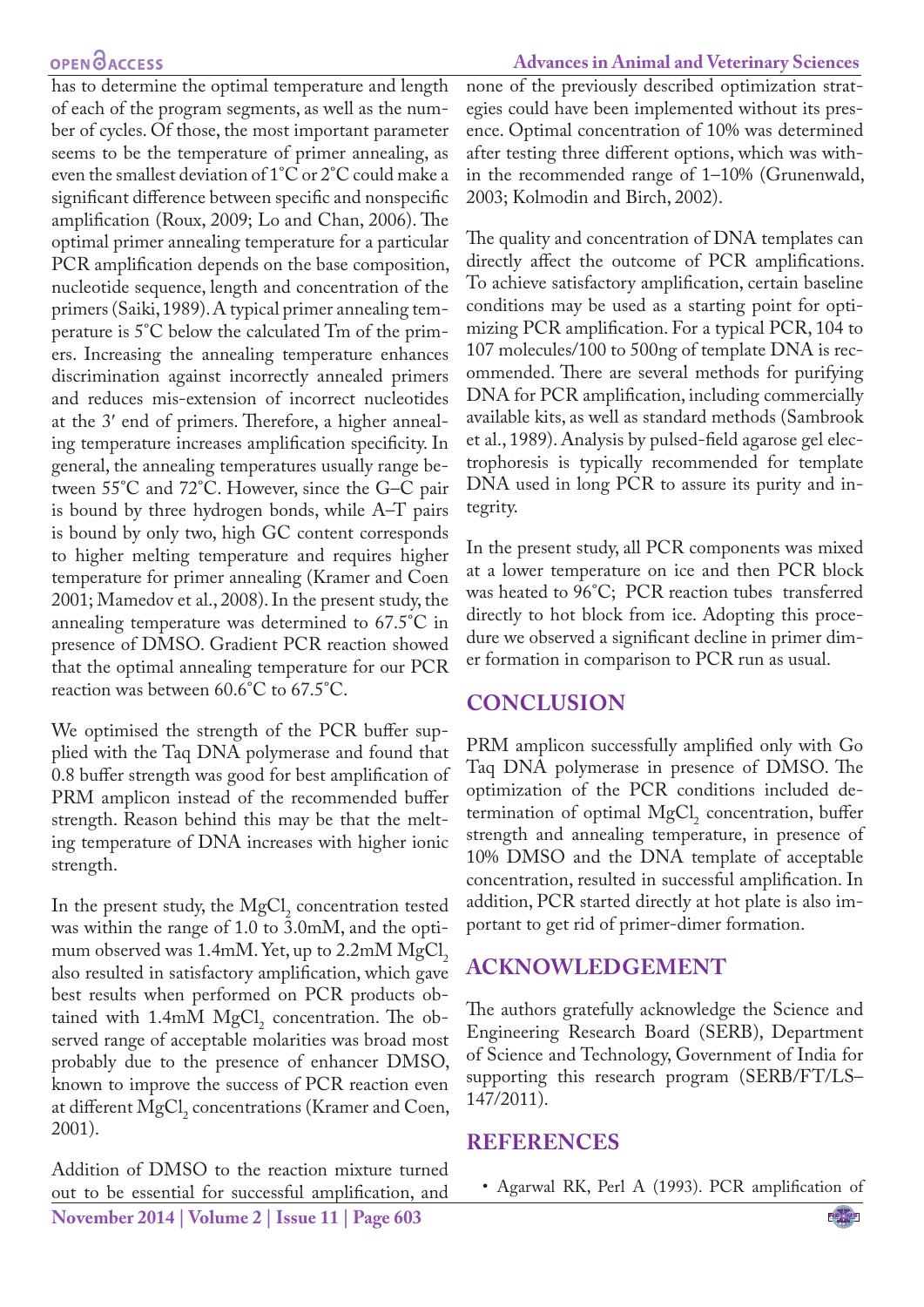highly GC-rich DNA template after denaturation by NaOH. Nucleic Acids Res. 21(22): 5283–5284.

- Baskaran N, Kandpal RP, Bhargava AK, Glynn MW, Bale A, Weissman SM (1996). Uniform amplification of a mixture of deoxyribonucleic acids with varying GC content". Genome Res. 6(7): 633– 638.
- Chakrabarti R, Schutt C E (2001). The enhancement of PCR amplification by low molecular weight sulfones. Gene. 274(1-2): 293–298.
- McDowell DG, Burns N A, Parkes H C (1998). Localized sequence regions possessing high melting temperature prevent the amplification of a DNA mimic in competitive PCR. Nucleic Acids Res. 26(14):3340–3347.
- Grunenwald H (2003). Optimization of polymerase chain reactions". In: Bartlett JMS, Stirling D, editors. Methods in Molecular Biology. PCR Protocols, second edition, Totowa, NJ: Humana Press Inc.
- Henke W, Herdel K, Jung K, Schnorr D, Loening SA (1997). Betaine improves the PCR amplification of GC-rich DNA sequences. Nucleic Acids Res. 25(29): 3957–3958.
- Hubé F, Reverdiau P, Iochmann S, Gruel Y (2005). Improved PCR method for amplification of GCrich DNA sequences. Mol. Biotechnol. 31(1): 81– 84.
- Kang J, Lee MS, Gorenstein DG (2005). The enhancement of PCR amplification of a random sequence DNA library by DMSO and betaine: application to *in vitro* combinatorial selection of aptamers. J. Biochem. Biophys. Methods. 64(2):147– 151.
- Kolmodin LA, Birch DE (2002). "Polymerase chain reaction. Basic principles and routine practice. Methods Mol. Biol. 192(1): 3–18.
- Kramer MF, Coen DM (001). Enzymatic amplification of DNA by PCR: Standard procedures and optimization. Current Protocols in Molecular Biology, Chapter 15: Unit 11.
- Lo YMD, Chan KCA (2006). Introduction to the polymerase chain re-action. In: Lo YMD, Chiu RWK, Chan KCA, editors. Clinical Applications of PCR, second edition, Totowa, NJ: Humana Press.
- Mamedov TG, Pienaar E, Whitney SE, TerMaat JR, Carvill G, Goliath R, Subramanian A, Viljoen HJ (2008). A fundamental study of the PCR amplification of GC-rich DNA templates. Comput. Biol. Chem. 32: 452–457.
- Miller D (2011). Sperm RNA: Reading the Hidden Message. Chapter in, "Epigenetics and Human Reproduction" . Pp.329-353.
- Musso M, Bocciardi R, Parodi S, Ravazzolo R, Ceccherini I (2006). Betaine, dimethyl sulfoxide, and 7-deaza-dGTP, a powerful mixture for

#### **Advances in Animal and Veterinary Sciences**

amplification of GC-rich DNA sequences. J. Mol. Diagn. 8(5): 544–50.

- Mutter GL, Boynton KA (1995). PCR bias in amplification of androgen receptor alleles a trinucleotide repeat marker used in clonality studies. Nucleic Acids Res. 23(8): 1411–1418.
- Nakano M, Tobita T, Ando T (1976). Studies on a protamine (Galline) from fowl sperm. Int. J. Pept. Prot. Res. 8(6): 565–578.
- Oliva RR, Dixon GH (1989). Chicken protamine genes are intronless. J. Biol. Chem. 264(21): 12472– 12481.
- Pomp D, Medrano JF (1991). Organic solvents as facilitators of polymerase chain reaction. Biotechniques 10(1): 58–59.
- Ralser M, Querfurth R, Warnatz HJ, Lehrach H, Yaspo ML, Krobitsch S (2006). An efficient and economic enhancer mix for PCR," Biochem. Biophys. Res. Commun. 347(3): 747–751.
- Roux KH (2009). Optimization and troubleshooting in PCR. Cold Spring Harb. Protoc. (4)pdb.ip66. doi: 10.1101/pdb.ip66.
- Sahdev S, Saini S, Tiwari P, Saxena S, Singh SK (2007). Amplification of GC-rich genes by following a combination strategy of primer design, enhancers and modified PCR cycle conditions. Mol. Cell. Probes. 21(4): 303–307.
- Saiki RK (1989). The design and optimization of the PCR," in PCR Technology (Erlich, H. A., ed.), Stockton Press, New York. Pp. 7–16.
- Sambrook J, Fritsch EF, Maniatis T (1989). Molecular Cloning: A laboratory Manual," Cold Spring Harbor Laboratory Press, Cold Spring Harbor, New York.
- Shafeeque CM, Singh RP, Sharma SK, Mohan J, Sastry KVH, Kolluri G, Saxena VK, Tyagi JS, Kataria JM, Azeez PA (2014a). Development of a new method for sperm RNA purification in the chicken. Anim. Reprod. Sci. 149(3-4): 259-65.
- Shafeeque CM, Sharma SK, Sastry KVH, Mohan J, Singh RP (2014b). Sperm RNA: a new class of fertility biomarkers for birds. Adv. Anim.Vet. Sci. 2 (3): 155–158.
- Shore R, Paul N (2010). Robust PCR amplification of GC-rich targets with hot start 7-deaza-dGTP. Biotechniques 49(5): 841–843.
- Sidhu M K, Liao M J, Rashidbaigi A (1996). Dimethyl sulfoxide improves RNA amplification. Biotechniques. 21(1): 44–47.
- Sun Y, Hegamyer G, Colburn NH (1993). PCRdirect sequencing of a GC-rich region by inclusion of 10% DMSO: application to c-jun. Biotechniques. 15(3): 372–374.
- Turner SL, Jenkins FJ (1995). Use of deoxyinosine in PCR to improve amplification of GC-rich DNA. Biotechniques. 19(4): 48–52.

NE<sup>X</sup>US